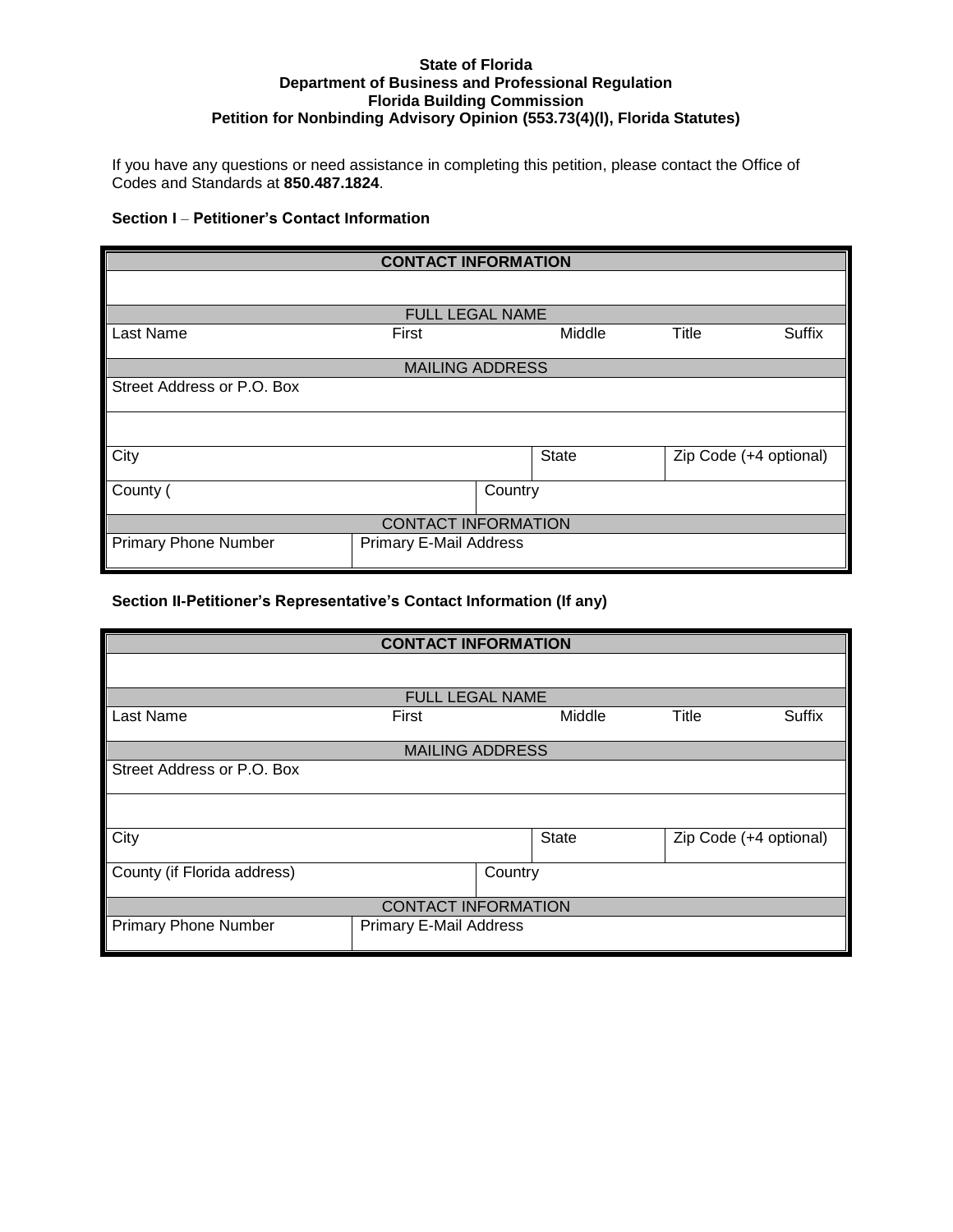| <b>NAME OF LOCAL GOVERNMENT</b>                                                |                               |  |              |       |                        |
|--------------------------------------------------------------------------------|-------------------------------|--|--------------|-------|------------------------|
|                                                                                |                               |  |              |       |                        |
|                                                                                |                               |  |              |       |                        |
| CONTACT INFORMATION FOR LOCAL GOVERNMENT'S GENERAL COUNSEL<br>OR ADMINISTRATOR |                               |  |              |       |                        |
| Last Name                                                                      | First                         |  | Middle       | Title | Suffix                 |
|                                                                                |                               |  |              |       |                        |
|                                                                                | <b>MAILING ADDRESS</b>        |  |              |       |                        |
| Street Address or P.O. Box                                                     |                               |  |              |       |                        |
|                                                                                |                               |  |              |       |                        |
| City                                                                           |                               |  | <b>State</b> |       | Zip Code (+4 optional) |
| County (if Florida address)                                                    | Country                       |  |              |       |                        |
| <b>CONTACT INFORMATION</b>                                                     |                               |  |              |       |                        |
| <b>Primary Phone Number</b>                                                    | <b>Primary E-Mail Address</b> |  |              |       |                        |

**Section IV** – **Explanation of how the Petitioner's substantial interests are being affected by the regulation, law, ordinance, policy, amendment, land use provision, or zoning provision (attach additional sheets if needed).** 

| <b>EXPLANATION</b> |
|--------------------|
|                    |
|                    |
|                    |
|                    |
|                    |
|                    |
|                    |
|                    |
|                    |
|                    |
|                    |
|                    |
|                    |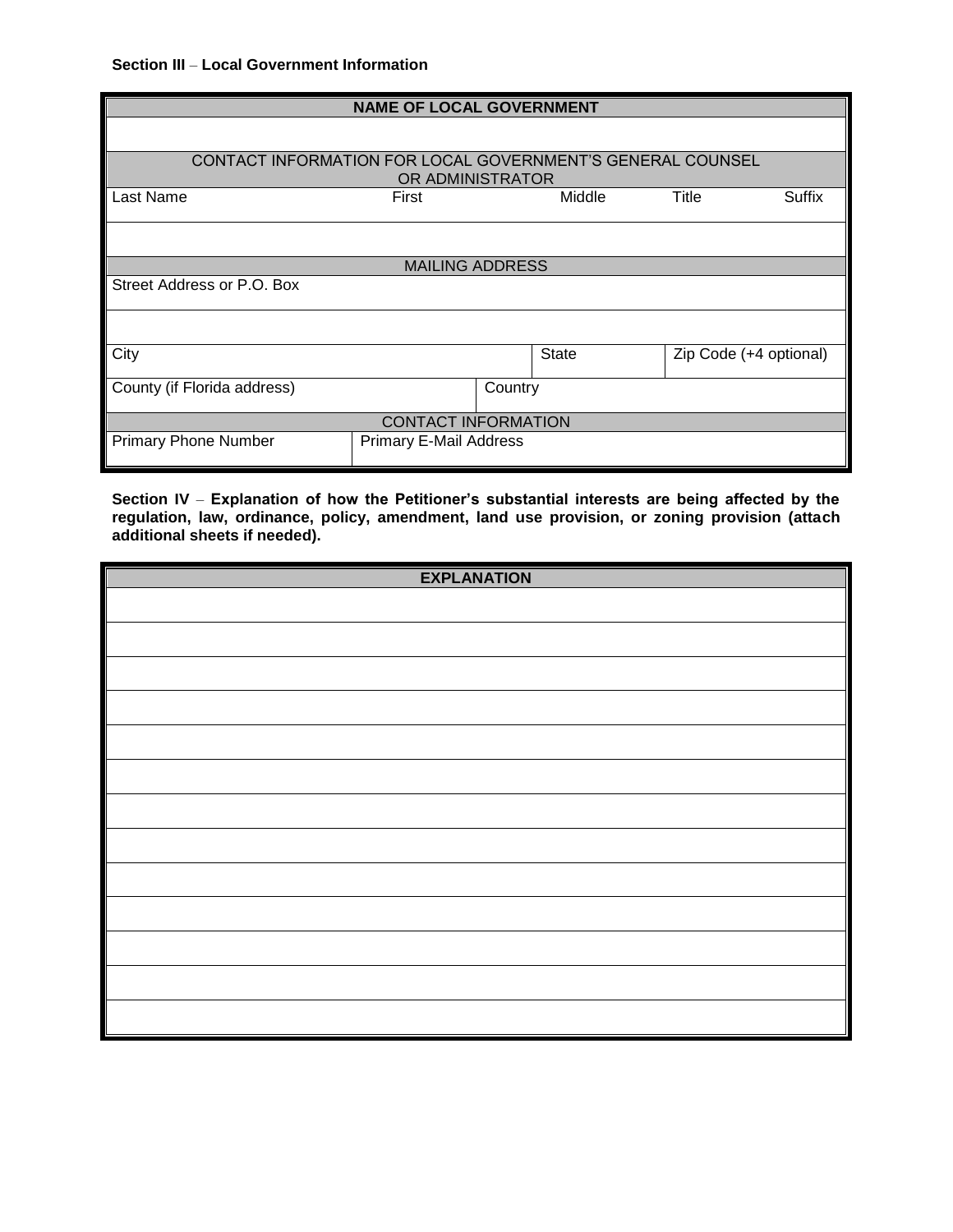**Section V** – **Explanation of why the regulation, law, ordinance, policy, amendment, land use provision, or zoning provision is a technical amendment to the Florida Building Code and which provisions of the Florida Building Code, if any, are being amended by the regulation, law, ordinance, policy, amendment, land use provision, or zoning provision (attach additional sheets if needed).** 

| <b>EXPLANATION</b> |  |
|--------------------|--|
|                    |  |
|                    |  |
|                    |  |
|                    |  |
|                    |  |
|                    |  |
|                    |  |
|                    |  |
|                    |  |
|                    |  |
|                    |  |
|                    |  |
|                    |  |
|                    |  |
|                    |  |
|                    |  |
|                    |  |
|                    |  |
|                    |  |